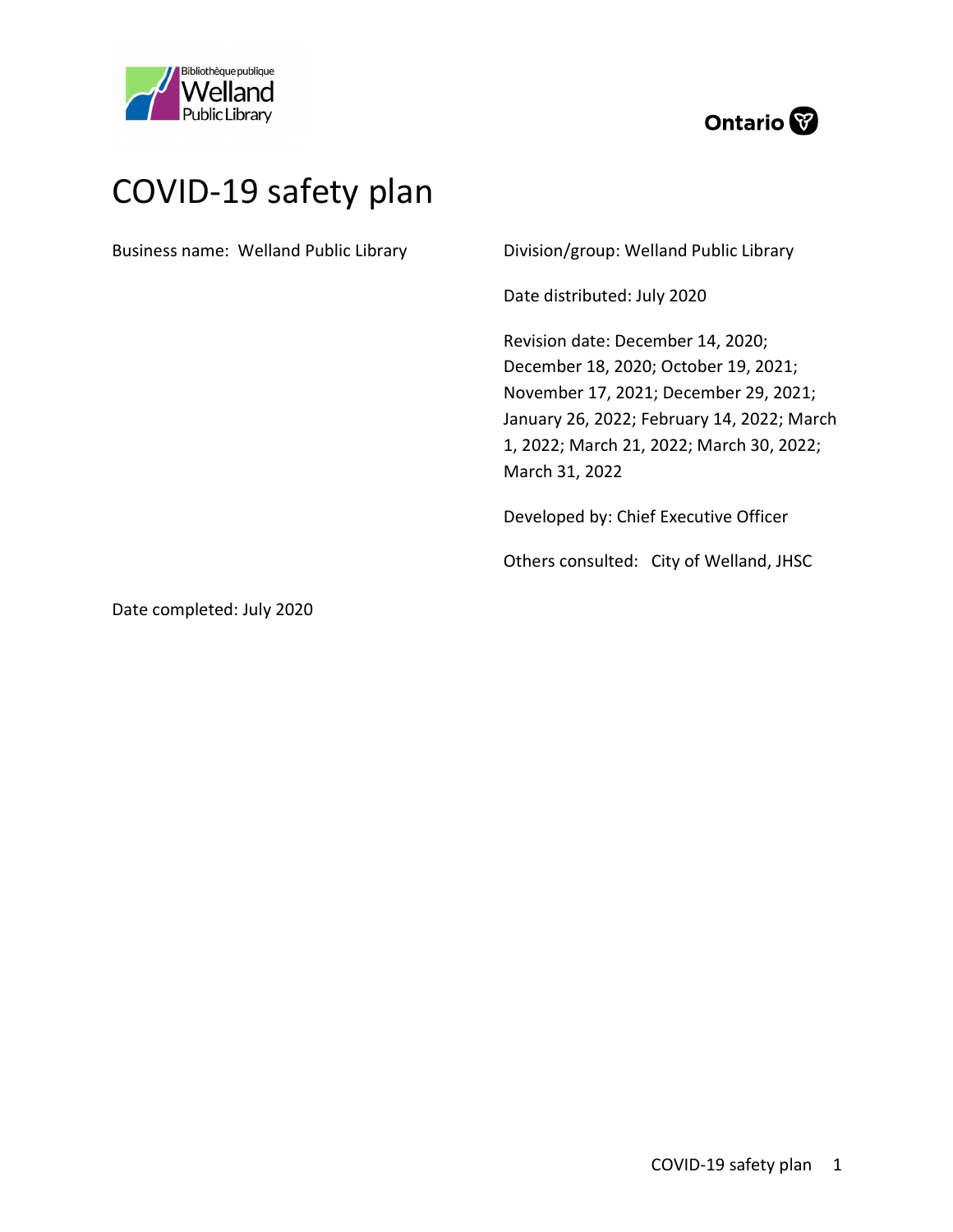



## 1. How will you ensure all workers know how and are able to keep themselves safe from exposure to COVID-19?

- The employer receives and reviews regional and sector-specific Covid-19 information on a weekly basis at minimum. Information is communicated to employees upon receipt via email. The CEO is in contact with the City of Welland to ensure that WPL's plan aligns with the City of Welland.
- All employees received Covid-19 procedures training from a Supervisor upon return to the workplace. Information include(s) but is not limited to quarantining returned materials, wearing and caring for personal protective equipment, staff/patron screening protocols, and handwashing guidelines.
- Employees experiencing symptoms of Covid-19 are required to contact public health and obtain testing and/or self-isolate as directed.
- Employees concered about potential exposure are encouraged to contact Public Health.
- The Welland Public Library implemented a Covid-19 Vaccine Status Policy on November 15, 2021. This policy applies to all employees, contractors, volunteers, and members of the Library Board.
- The Joint Health & Safety Committee (JHSC) reviews any procedural changes related to Covid-19 and brings forward any staff concerns related to Covid-19.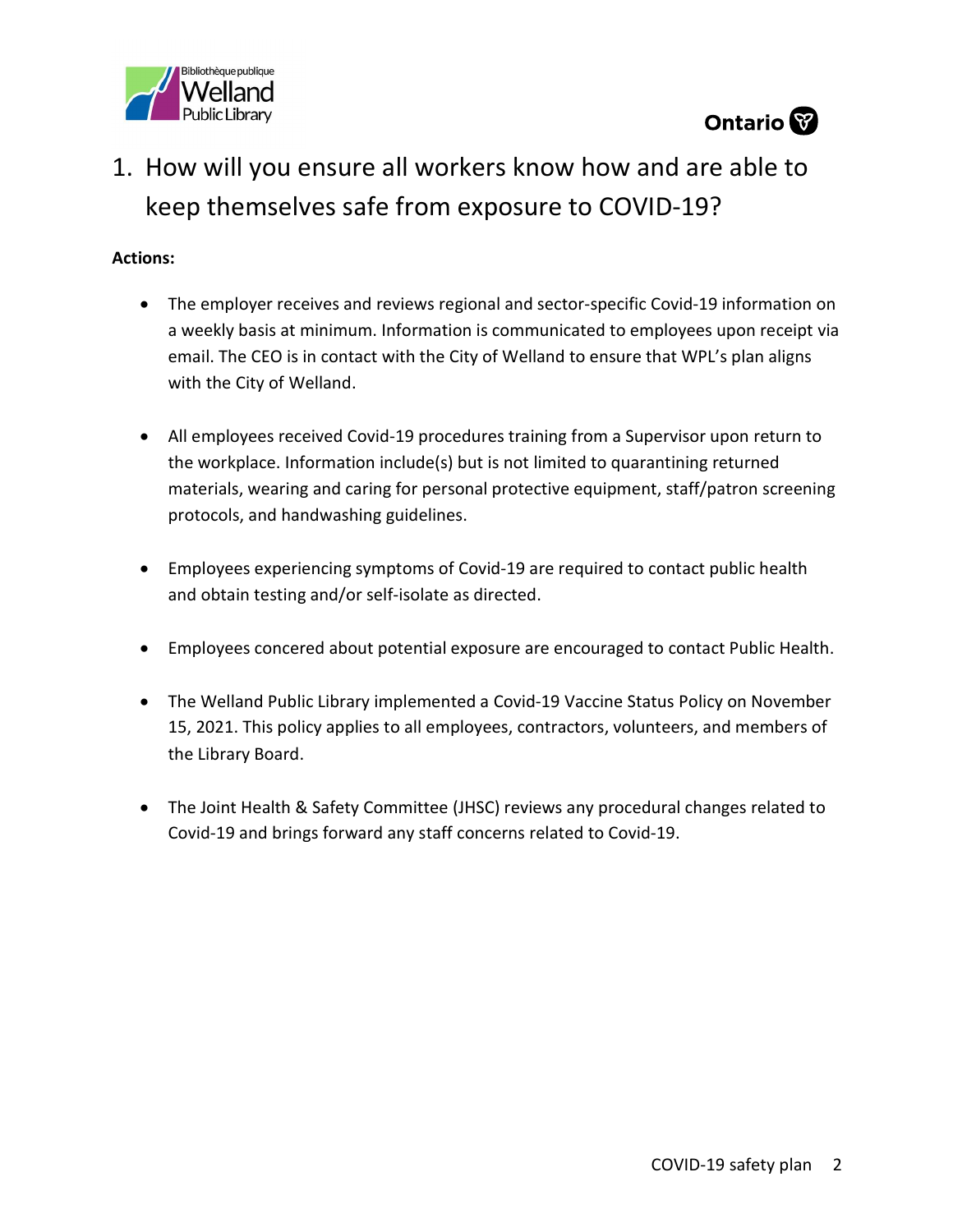



### 2. How will you screen for COVID-19?

- In order to protect others, employees and visitors are to stay home if feeling ill. Signage has been posted at WPL's facilities and neither staff nor visitors are permitted to enter the workplace if they answer "yes" to any of the screening questions.
- As of March 31, 2022, Active daily screening for staff is no longer required; however, staff are expected to self-monitor, review the screening questions daily, and not report to work if they are experiencing COVID-19 symptoms, or have tested positive on a rapid or PCR test.
- Employees who appear to have symptoms or who become sick during the day are instructed to separate from other employees and go home. Employees are directed to follow the guidelines as set out by Public Health regarding Covid-19 testing and isolation.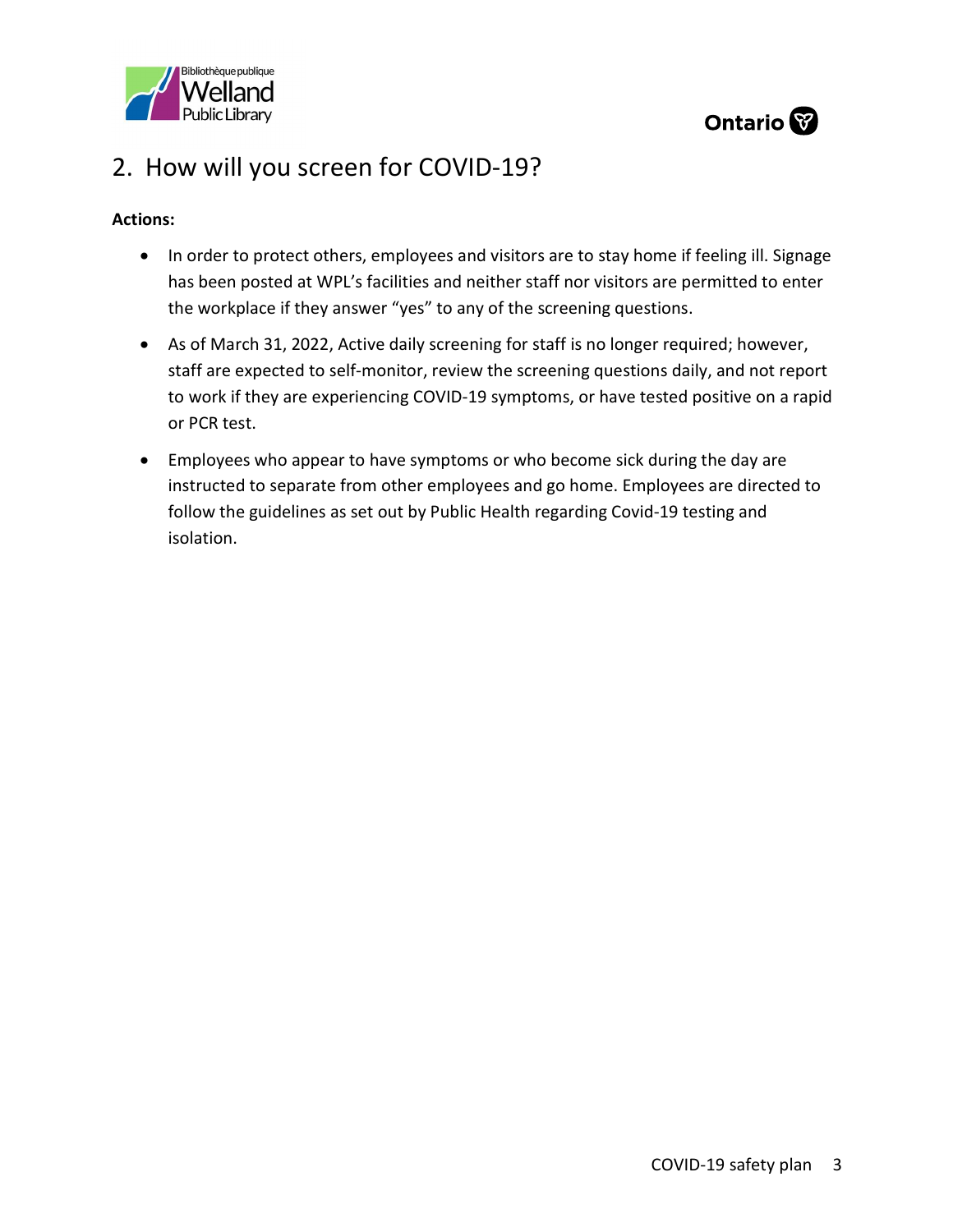



# 3. How will you control the risk of transmission in your workplace?

- Physical distancing is required for all staff and visitors at all timed. Floor markers and signage are in place at all branches.
- Customers are instructed to maintain physical distance from staff and other patrons at all times. Hand sanitizer is available at all entrances/exists and directional signage is available to guide customers in high traffic areas.
- Staff are strongly encouraged to wear a mask in the workplace and are required to do so in certain instances per Appendix 2 of Welland Public Library's Covid-19 Procedures/Safety Plan document.
- Staff are required to wear eye protection (face shield/goggles) if physical distancing cannot be maintained (e.g.: when working at the screening desk).
- WPL implemented a Covid-19 Vaccine Status Policy on November 15, 2021 to help reduce the risk of COVID-19 transmission in the workplace and mitigate any future waves of COVID-19.
- Staff members adhere to the schedule of breaks and meal breaks, take them separately (where possible) and in different locations (where possible) in order to allow for appropriate physical distancing. Staff shall ensure that small appliances and surfaces that they have used/touched are disinfected.
- Facilities are cleaned nightly. High touch surfaces (as identified by staff) are sanitized on a regular basis.
- All staff are expected to practice good hand hygiene while conducting work activities. Gloves are available for staff to wear and staff have been instructed in hand washing procedures. Signage is available in both staff and public areas. Hand sanitizer is available for staff and patron use and all visitors and employees are encouraged to avoid touching eyes, nose, or mouth with unwashed hands.
- Signage reinforcing proper cough/sneeze etiquette has been posted at all locations.
- Disposible masks are available at all entry points. Disposible masks are also available for staff use as needed.
- Masks and goggles/face shields have been provided to all staff.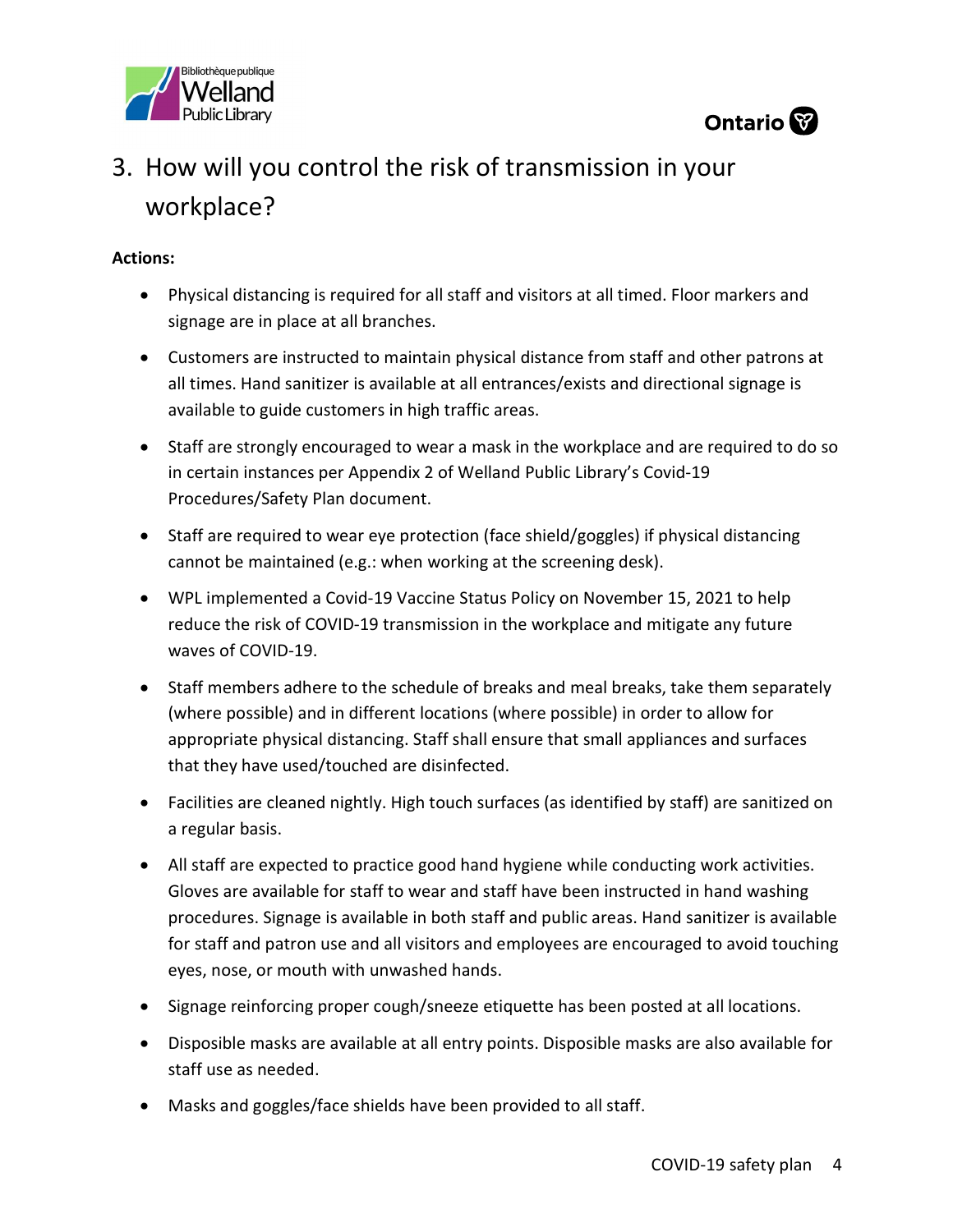



Plexiglass barriers have been installed at all screening stations and service points.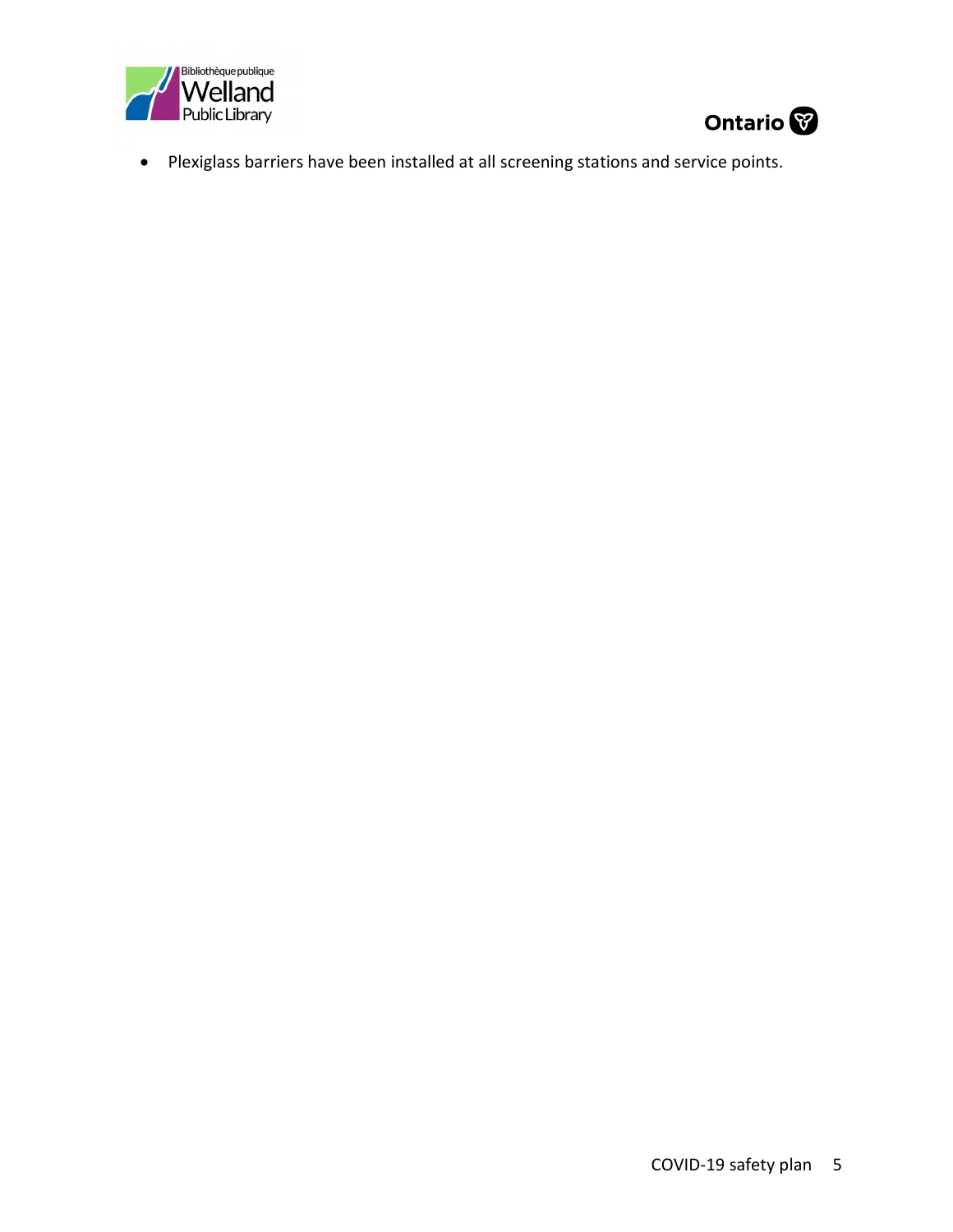



### 4. What will you do if there is a potential case, or suspected exposure to, COVID-19 at your workplace?

#### Actions:

#### Step 1: Exclude those who are symptomatic from the workplace.

 If the Library is made aware of a positive Covid-19 case by a facilities partner, (e.g.: student at Diamond Trail, City of Welland employee) staff will be notified of potential exposure. Public Health will follow up with anyone having close contact. Employees are encouraged to follow up with Public Health with any concerns.

#### Step 2: **Contact Public Health**

WPL supports contact tracing by retaining the schedule/contact information of all employees for a minimum of 30 days.

#### Step 3: Follow Public Health Direction

WPL will carry out notification as required by Niagara Region Public Health. Notification may include informing employees, along with the JHSC, if an exposure has occurred in the workplace, as well as website postings, notices, etc.

Employees will not be provided with any indentifying information about the individual. WPL will undertake contact tracing activities as advised by the Niagara Region Health Unit.

If WPL is advised that an employee has tested positive for Covid-19 due to exposure at the workplace, or that a claim has been filed with WSIB, WPL must give notice in writing to the Ministry of Labour, Training, and Skills Development, and the Joint Health and Safety Committee.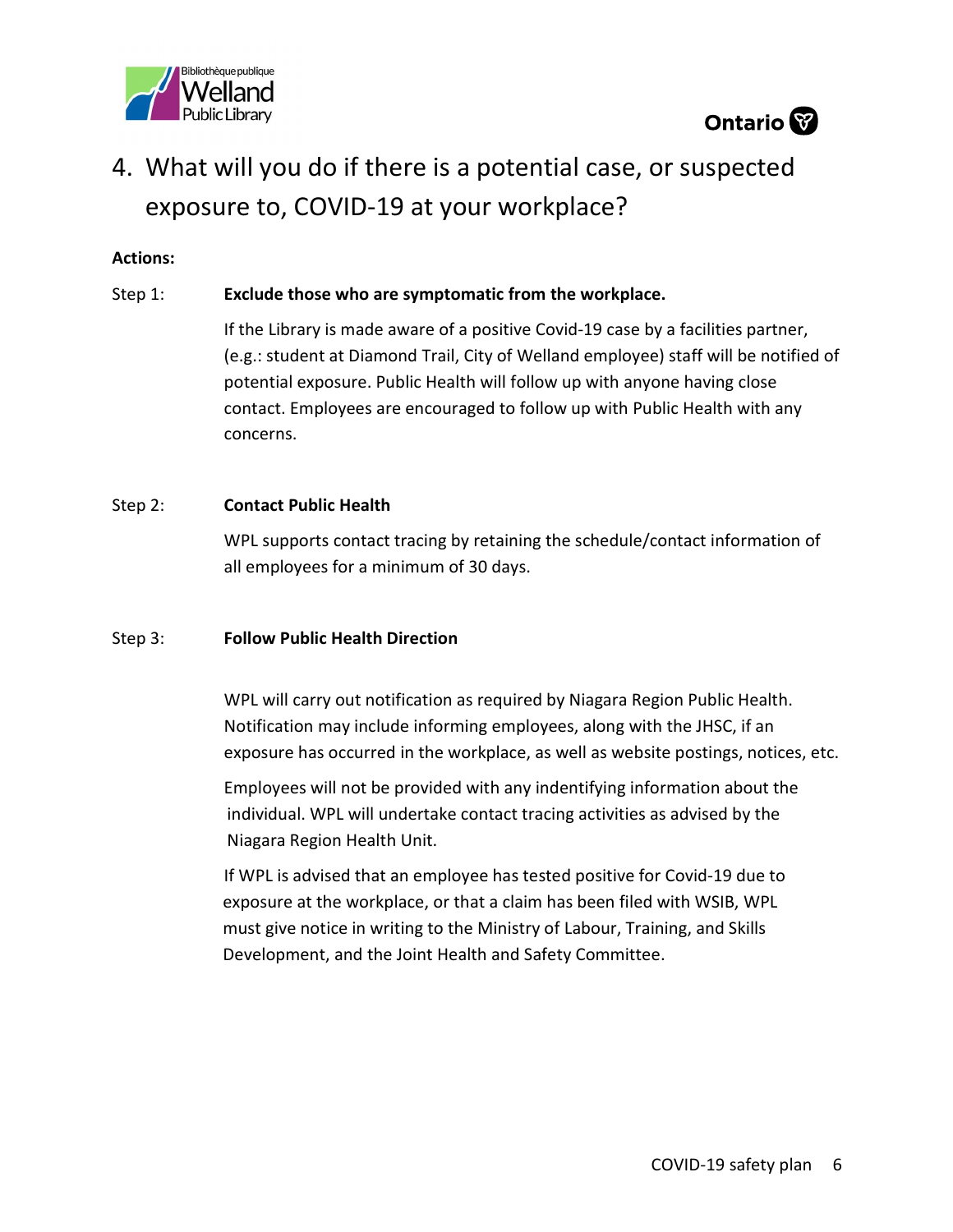



## 5. How will you manage any new risks caused by changes to the way you operate your business?

- Employees are trained on any new/modified procedures/guidelines in the workplace as a result of Covid-19. Managers continue to check in with employees to ensure that the procedures/guidelines are implemented properly.
- Managers are to watch for signs of mental health issues. The Library's EAP program is available to full-time employees and their immediate families.
- Guidelines may be adjusted to re-align with identified service requirements. The controls in place and other preventative measures will be evaluated and modified as needed.